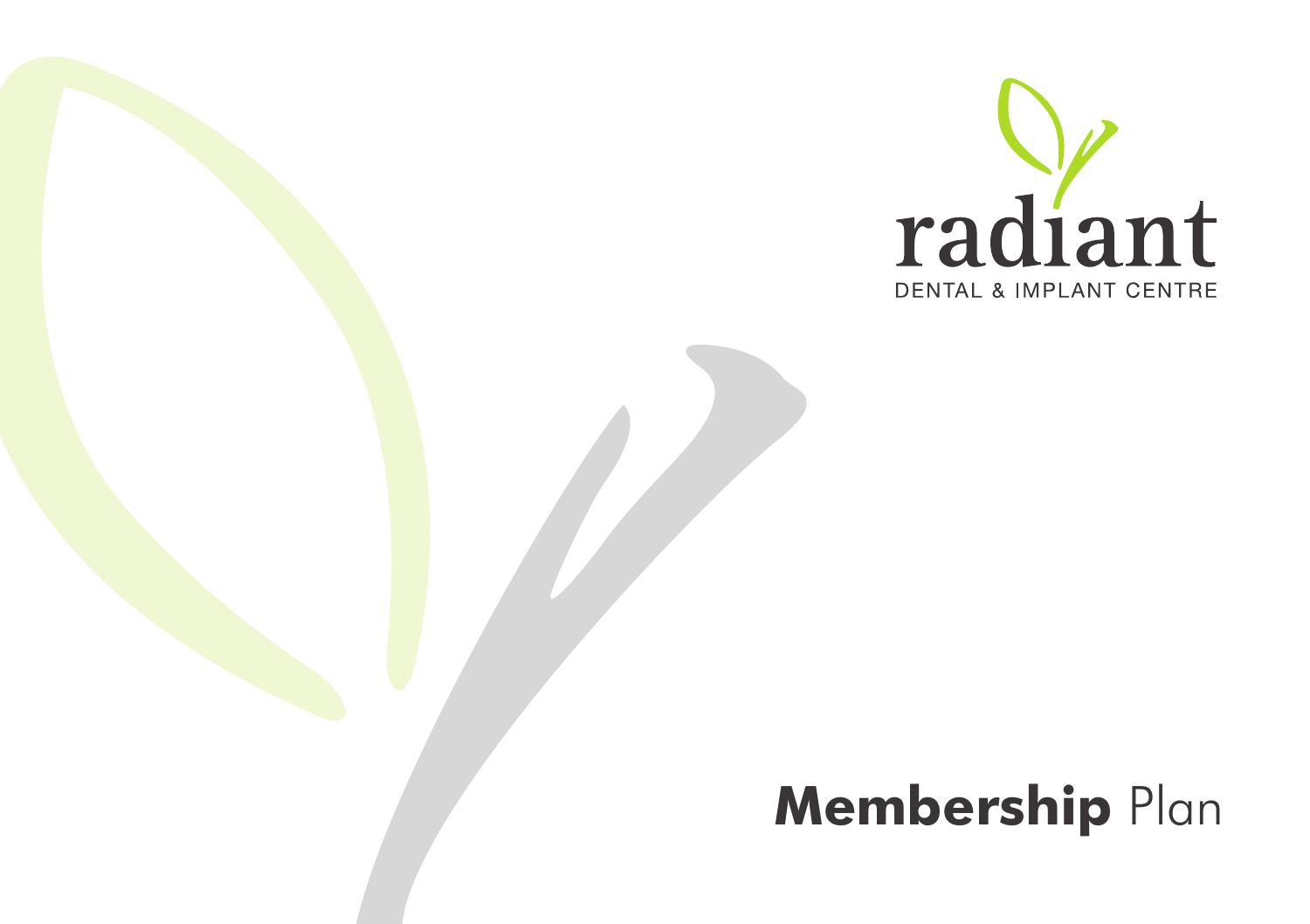# radiant **DENTAL & IMPLANT CENTRE**

At Radiant Dentistry we offer a simple, flexible way to pay for your dental care. For a small monthly payment we will provide you with a comprehensive maintenance, prevention and treatment programme which includes:

- 2 extensive dental examinations
- 2 or 4 hygiene appointments
- Dental x-rays as required
- 10% off Initial Course of Treatment
- 20% discount on all dental treatment (including cosmetic but excluding dental implants)
- 10% discount on Invisible Orthodontic treatments
- Eligibility to request assistance from the Worldwide Dental Emergency Assistance Scheme\*

## **WHY JOIN OUR MEMBERSHIP?**

Using our Membership ensures that your general dental health is taken care of and we will contact you when you are due to attend your next appointment. Additional benefits include:

- Regular dental and oral health checks
- Screening for oral cancer
- Optimum dental and gum health
- Early diagnosis of dental problems
- Less complex dental treatments and therefore less expensive maintenance costs

Please feel free to speak to your dentist or a member of our welcome team for further details.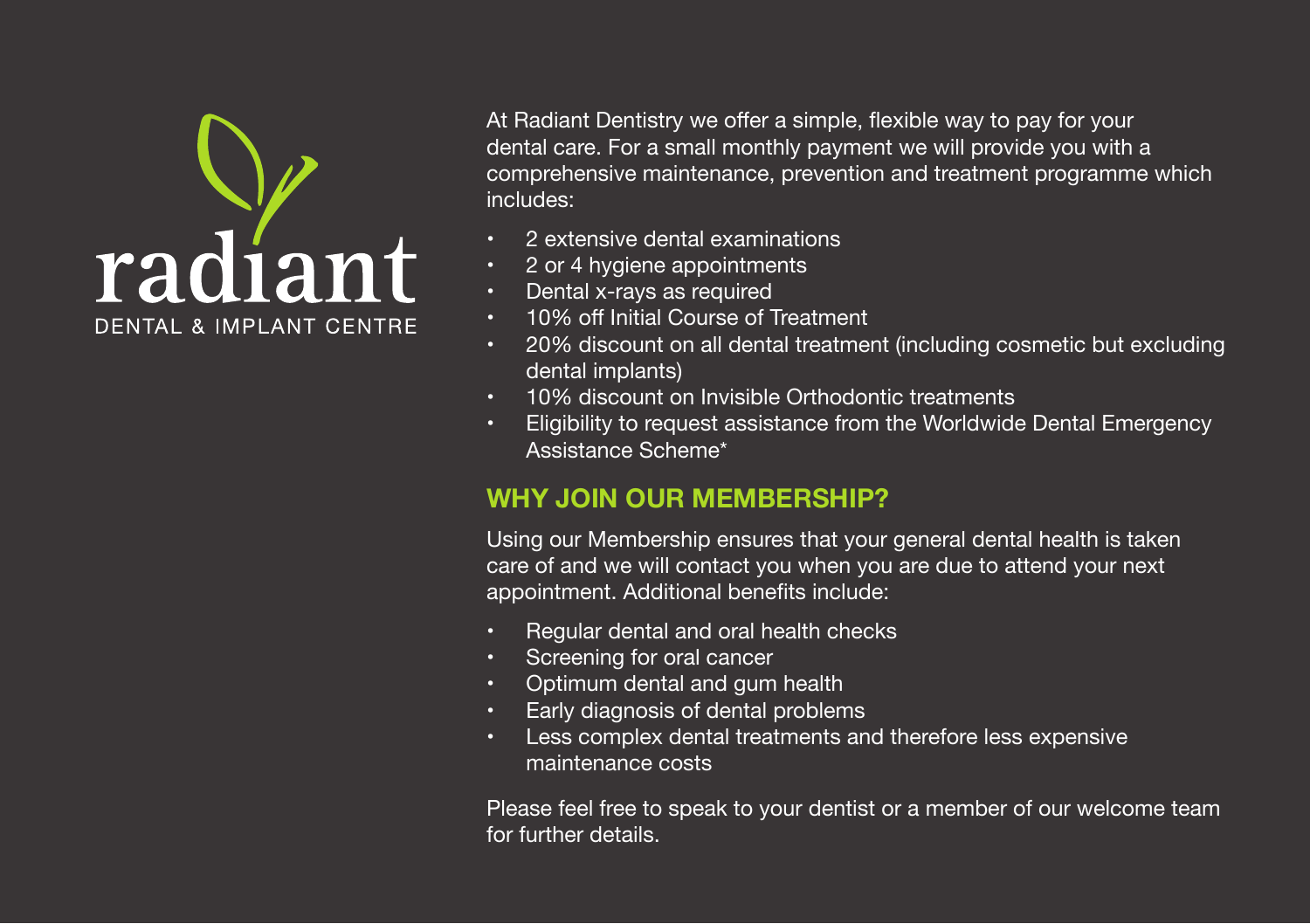#### **HOW DO I JOIN?**

Joining is simple - complete the direct debit mandate and registration form at reception. The monthly amount will be collected on, or just after, the 8th of the month. Direct debit is simple, safe and a great way of budgeting for your essential dental needs and you are covered by the direct debit guarantee.

#### **WHAT HAPPENS NEXT?**

Our dental plan is administered by Practice Plan. When you become a member, our welcome team will provide you with a copy of the Worldwide Dental Emergency Assistance Scheme Handbook, a copy of Practice Plan's Privacy Policy and a copy of your plan registration agreement. You should then receive notification from Practice Plan detailing your registration number and monthly payment.

# **HOW WILL I RECOGNISE THE PAYMENT ON MY BANK STATEMENT?**

Your monthly repayment will be shown as Practice Plan. Radiant Dentistry will not appear on your statement as we have contracted Practice Plan to administer our membership plan.

## **WHO DO I NOTIFY IF MY BANK DETAILS CHANGE?**

You should contact Practice Plan who will liaise with you regarding your change in details. Contact details will be provided to you when you receive confirmation of your membership.

#### **WHAT HAPPENS IF MY CIRCUMSTANCES CHANGE?**

You may terminate your membership by giving one calendar month's notice to both the practice and Practice Plan.

\*The Worldwide Dental Emergency Assistance Scheme is a scheme established to offer support and assistance to dental plan patients who request treatment following a dental trauma and/or dental emergency or oral cancer. The Scheme responds to requests for assistance on a wholly discretionary basis. This means that, whilst the Scheme aims to provide benefits in most cases, it has no obligation to provide any benefit unless it first decides (in its sole and absolute discretion) that it should provide a benefit. There are some circumstances in which the Scheme is not designed to help and these are explained in more detail in the Scheme Handbook. Each request will be looked at individually to assess the request for benefit. Certain restrictions and limitations may apply in the event that the request is accepted and it is possible that the Scheme will decide to provide no benefit.